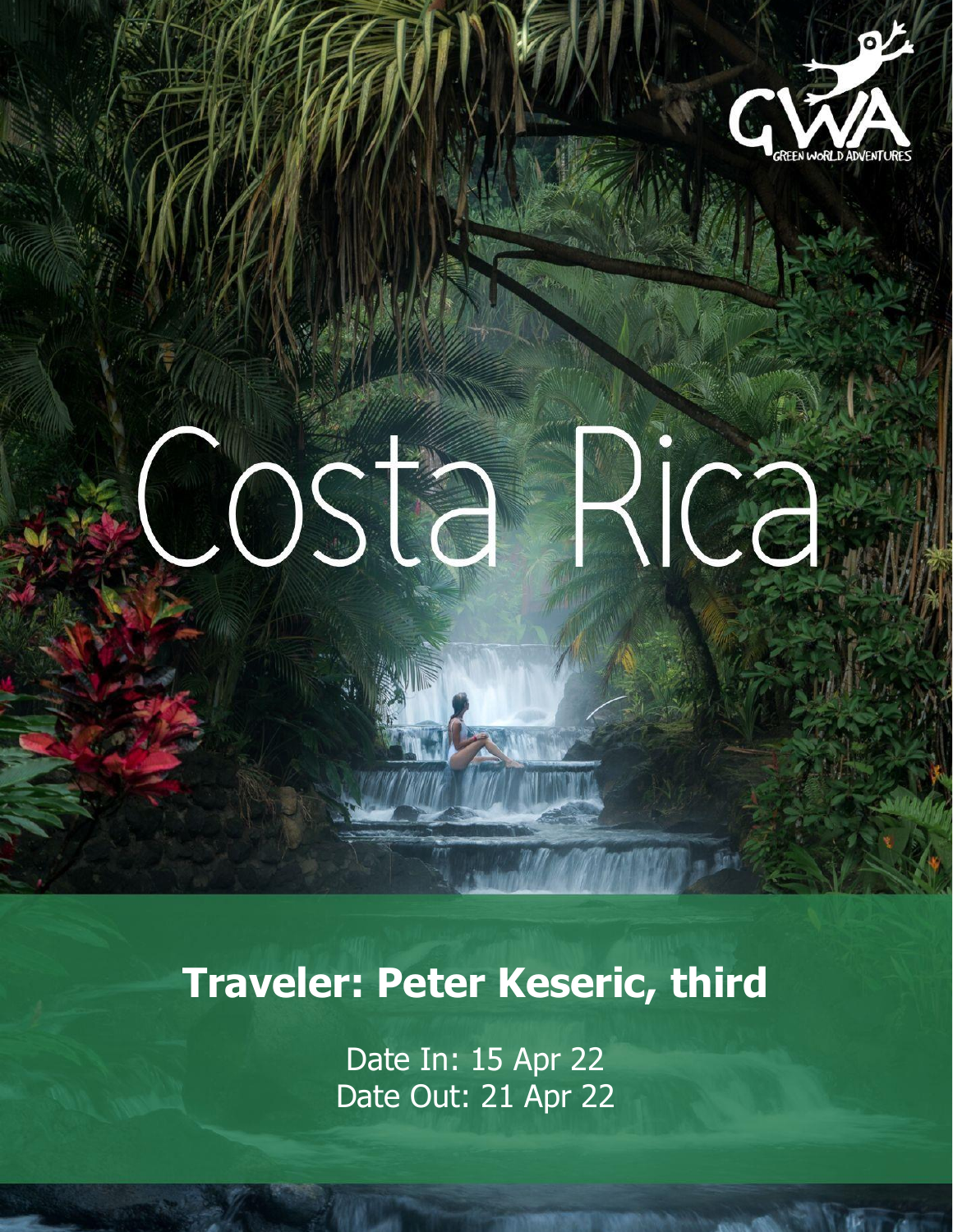Founded by two young professionals in 2008, **Green World Adventures** principal goal is to promote Costa Rica as an authentic destination, full of culture, traditions nature and lovely people. Travelers have repeatedly provided the following reason as to why Green World Adventures was their **best tour operator option in Costa Rica**: Sustainability, trust and transparency, prompt replies, care of the clientele from beginning to end of the and even beyond the trip and passion for Costa Rica.



+(506) 2552-3269

## DETAILS OF YOUR TRIP

| <b>Traveler Name</b>   | Peter Keseric, third      |
|------------------------|---------------------------|
| Arrival date           | 15 Apr 22                 |
| Departure date         | 21 Apr 22                 |
| Number of participants | $1$ adults $+$ 0 children |
| Quotation reference    | <b>BKFI101308</b>         |

## DESTINATIONS

| San Jose, The Capital |
|-----------------------|
| Arenal Volcano        |
| Conchal Beach         |



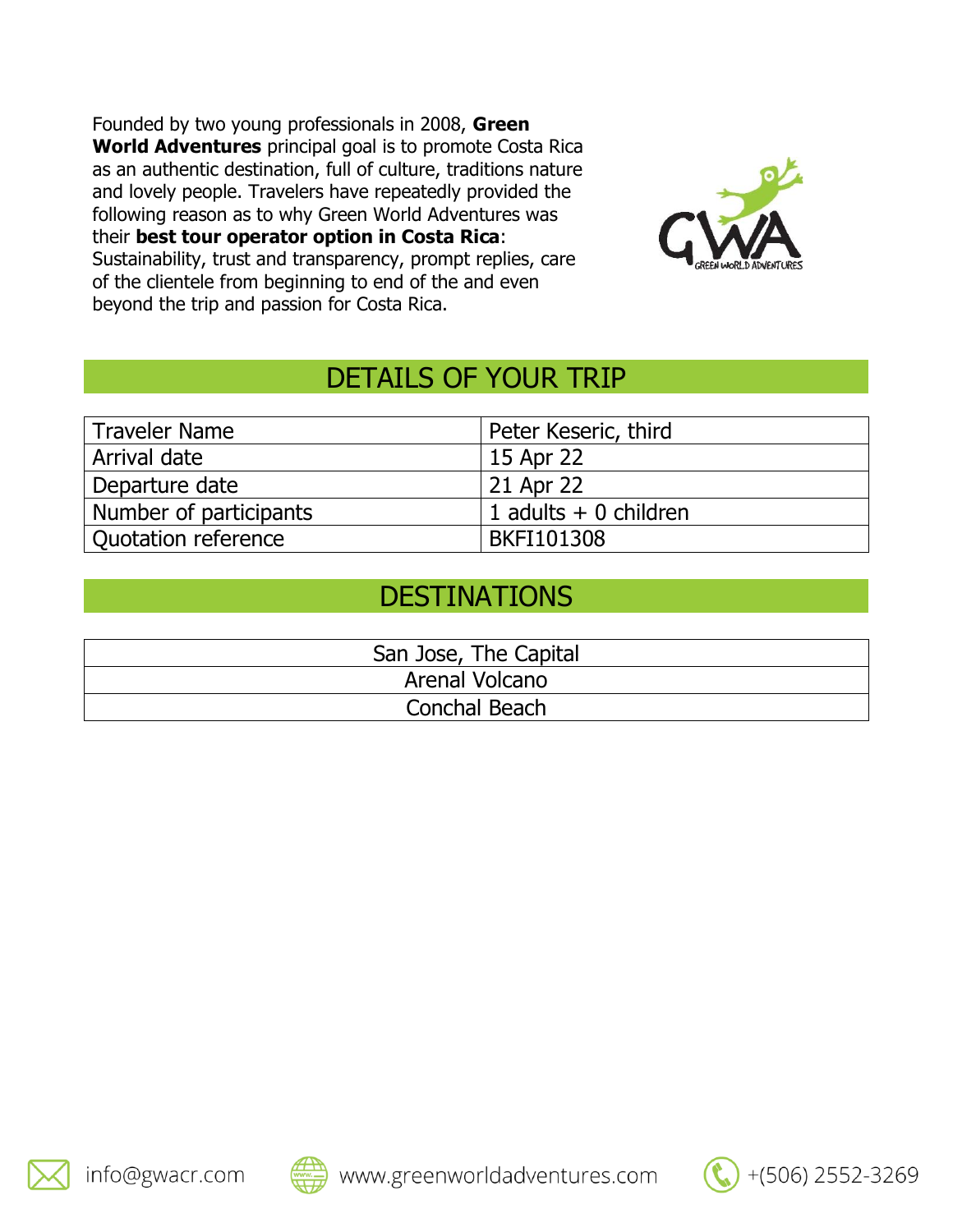## DETAILED ITINERARY

Day 1, 15 Apr 22

 $\overline{a}$ Private Transfer IN from Airport to Hotel

Right after you go through immigration and customs one representative will meet you at **the Juan Santamaria International Airport (SJO) exit** to load the luggage into the vehicle and transfer you to the hotel. The hotel for tonight is close to **San Jose city**, located 25-15 minutes away from the airport. During the short drive, you will receive a **brief introduction to Costa Rica** and some recommendations for your trip. The guide will explain your itinerary in detail once you are in the hotel.

le an Grano de Oro Hotel / Standard Room / Breakfast included / 4 Stars Plus In: 15 Apr 2022 Out: 16 Apr 2022 (1 Night)



Costa Rica's capital and the **largest city in the country**, San Jose is considered to be among the most cosmopolitan cities in Latin America. Downtown San Jose is the busiest part of town. A maze of streets and avenues, here you can find most of the city's museums as well as several hotels and plazas.

In the center of the city, several attractions can be found, such as the **National Theater, the National Museum, and the Jade Museum**. Also, several parks like **Plaza de La Cultura and Parque Morazan** are interesting places to visit. In San Jose exist a wide variety for gastronomic, each corner of the city has great restaurants or the famous **Barrio Escalante**, a gastronomic center where high-quality food is offered. But for more local and typical food the central market offers tasty food.





+(506) 2552-3269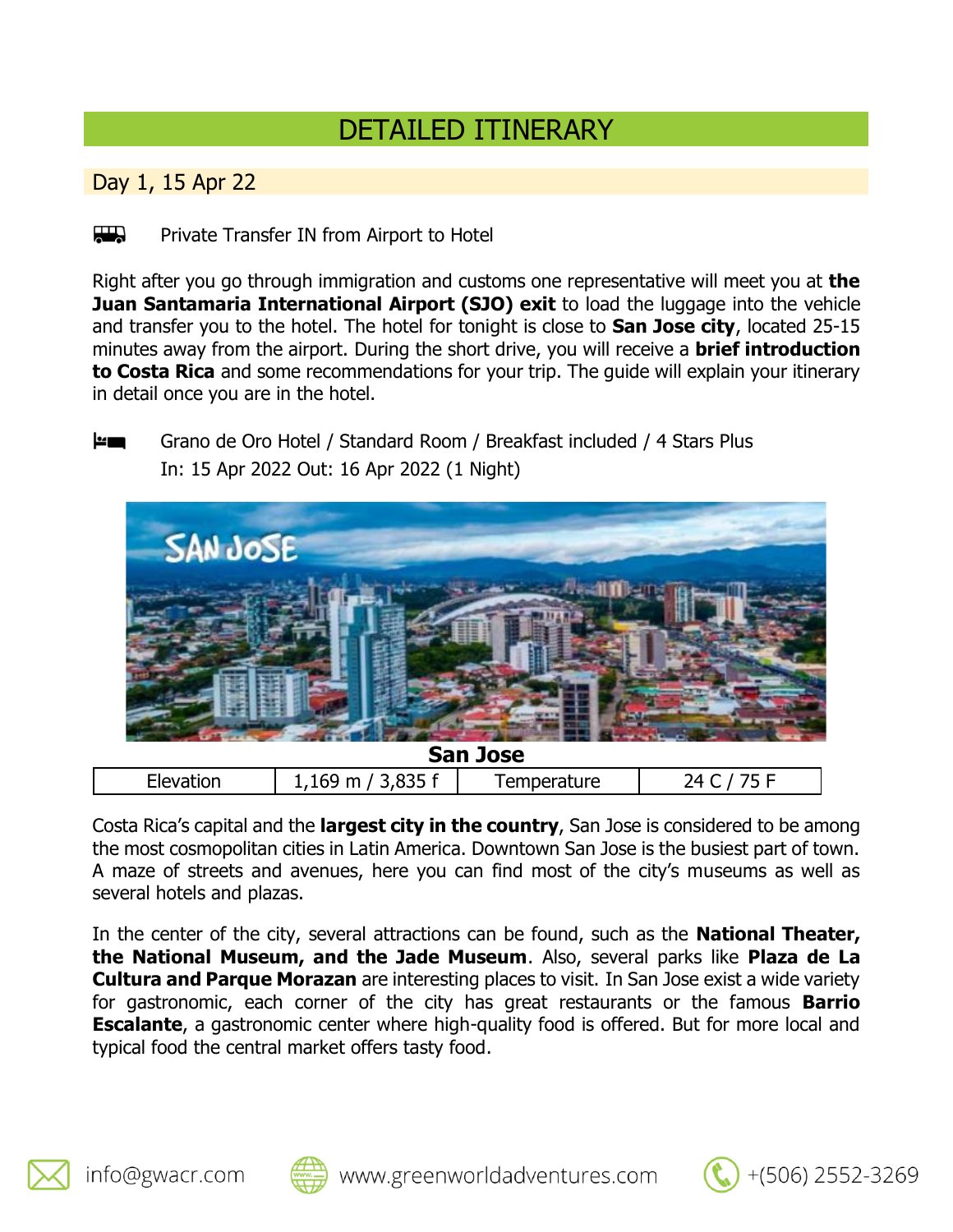Day 2, 16 Apr 22

Private Transportation from San Jose to Arenal / Travel time: 3 hours / Private

Arenal Amor Hotel / Bungalow Canyon Casitas (king bed) / Breakfast included / 4 <u>es mo</u> Stars Plus In: 16 Apr 2022 Out: 18 Apr 2022 (2 Nights)



| <b>Arenal Volcano</b> |                  |              |  |  |
|-----------------------|------------------|--------------|--|--|
| Elevation             | 258 m<br>, 845 f | I emperature |  |  |

La Fortuna is home to the greater Arenal recreation area, the entire region is paradise on Earth for **outdoor adventurers.** Volcanic views grace the landscape and heat several **geothermal hot springs**. A lake and rivers beckon you toward **aquatic adventure**. Refreshing **waterfalls** reward you after **hikes**, offering crisp pools and spectacular views.

Arenal Volcano is one of **Costa Rica's most notable natural features**. Standing at 5,437 feet (1,657 meters), this volcano has been resting (i.e. not active) since 2010. However, it is no less majestic to behold, as it's practically a behemoth against the region's perfect skies. **Rising above the rainforest** that surrounds its base, Arenal Volcano frames the skyline with near-perfect **symmetry**.







www.greenworldadventures.com

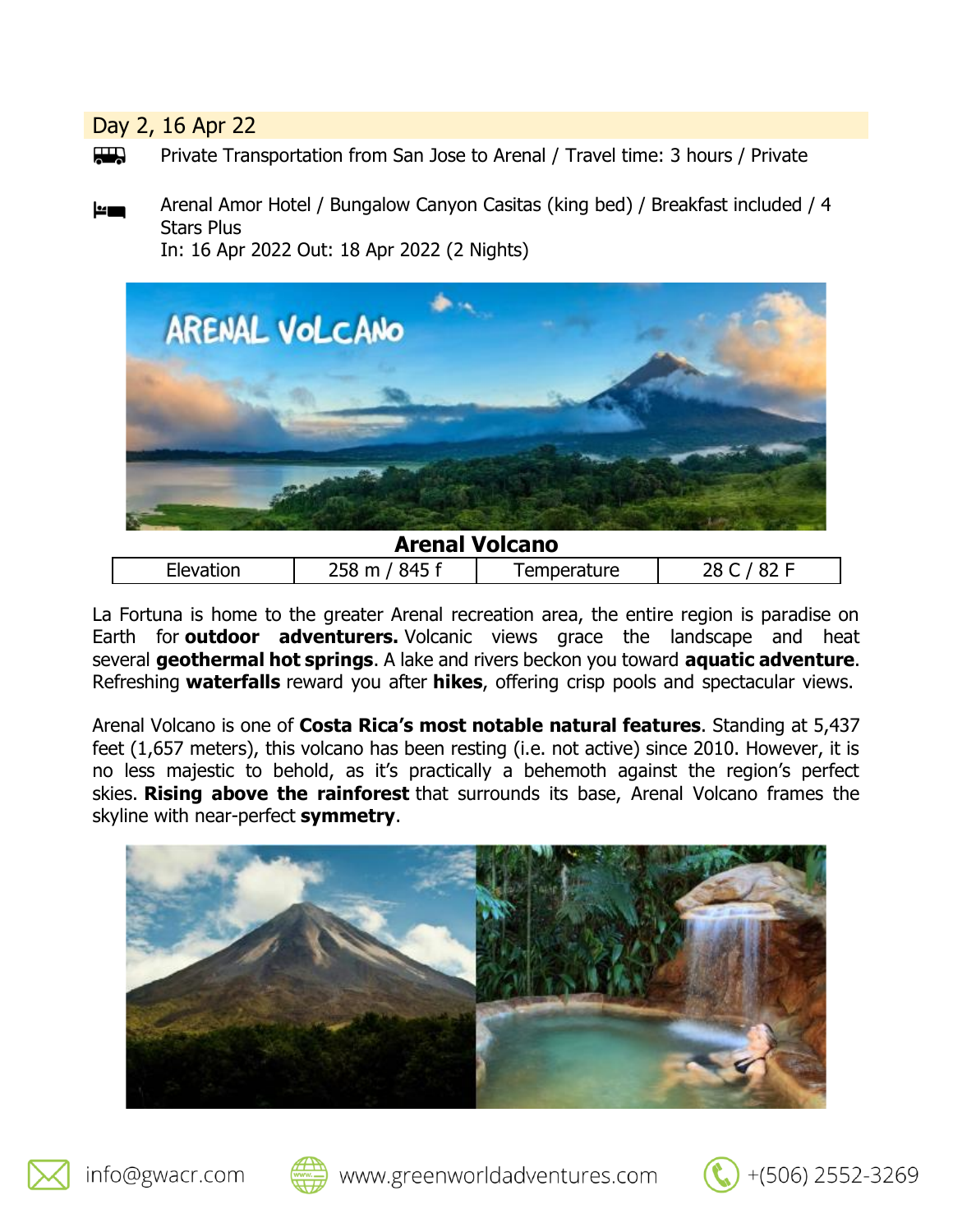### Day 3, 17 Apr 22



In the morning, you will have a guided hike to the La Fortuna Waterfall Hike & Swim / Regular

You will love the **hike down** to this waterfall near the town of La Fortuna because you can see all of **the natural beauty of the rainforest** as well as the birds and wildlife that live there. Once you arrive at the **La Fortuna Waterfall**, prepare to be blown away by the beauty of this impressive waterfall! You will also be able to swim and take amazing photos!

Get ready because there are 500 steps to get down to the waterfall and of course 500 steps to get back up. Many people take breaks on their way to soak up **the lush rainforest**, **tropical birds** and variety of wildlife that you may be lucky enough to see. When you reach the bottom, you will be blown away by the beauty of **this towering waterfall** and have plenty of opportunities to relax on the rocks and admire the views. You can also **take a swim** in the cool, refreshing clear-water pools along the left-hand side of the waterfall.

You can rinse off in the showers and change into dry clothes and take part in a delicious tropical fruit snack with your guide.



In the afternoon, enjoy a leisure time at your hotel to relax. You can also acquire an optional tour to explore more of our country.





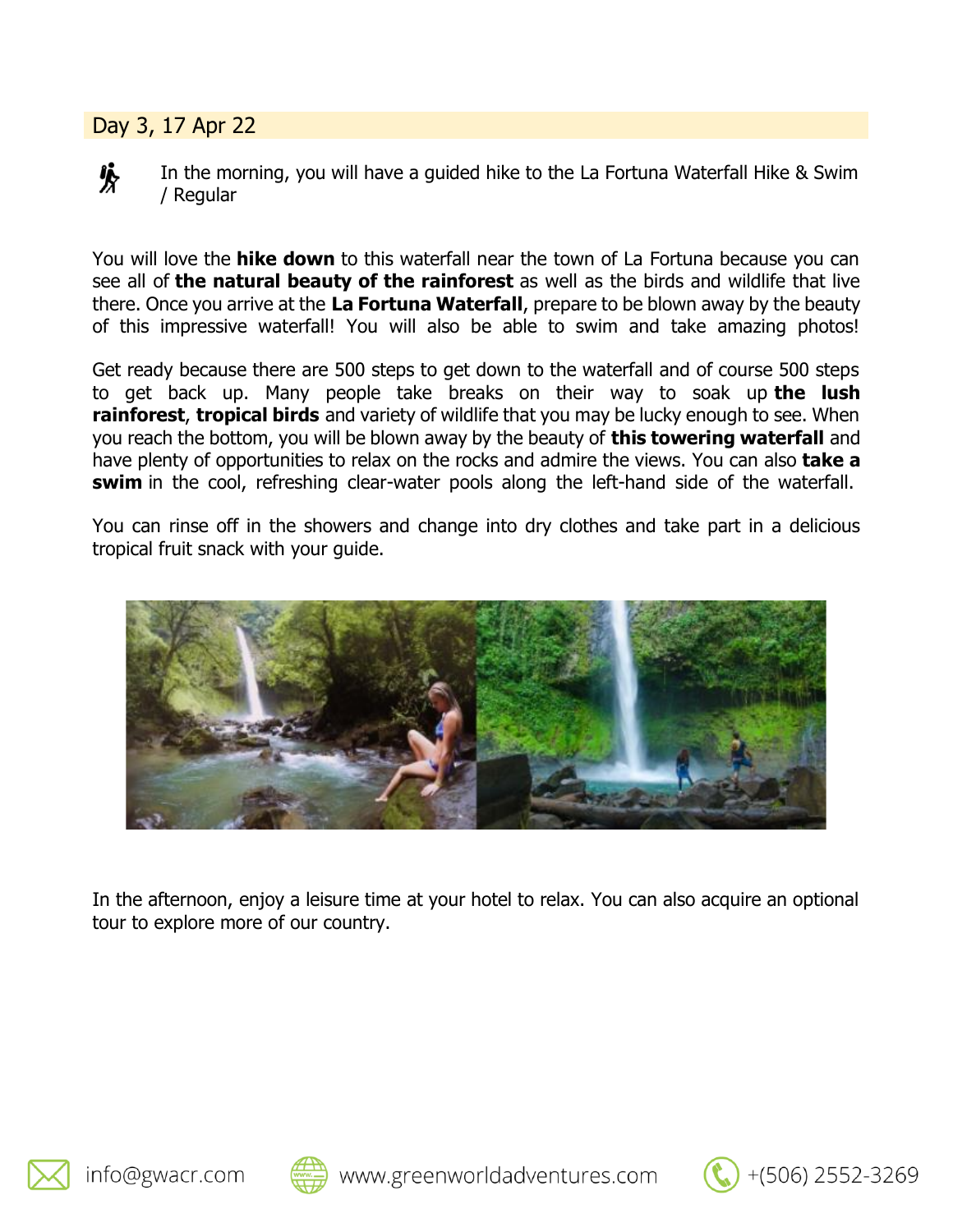#### Day 4, 18 Apr 22

- $\overline{a}$ Private Transportation from Arenal to Conchal Beach / Travel time: 3 hours / Private
- W Costa Rica Reserva Conchal / Spectacular Ocean Escape KING / Breakfast <u>es m</u> included / 5 Stars In: 18 Apr 2022 Out: 21 Apr 2022 (3 Nights)



#### **Conchal Beach**

| $\sim$<br>.<br>emperature<br>w<br>-ا<br>. עי<br>-- 11<br>--<br>-- |  |
|-------------------------------------------------------------------|--|
|-------------------------------------------------------------------|--|

Playa Conchal is located in one of the **most beautiful regions of Costa Rica**, the Province of Guanacaste. Guanacaste is a combination of stunning first-rate beaches and incredible bird watching opportunities. The region is **blessed with radiantly sunny days** and unforgettable sunsets. Among the Guanacaste beaches, **Playa Conchal is a gem**. It is one of the only Pacific Coast beaches with crystal clear water, similar to that of famed beaches along the Caribbean.

In the Playa Conchal area, it is effortless to create a **memorable and warm beach vacation.** In addition to swimming and snorkeling, visitors to Playa Conchal can enjoy deep sea fishing excursions and hiking trips to the nearby national parks or nature reserves.







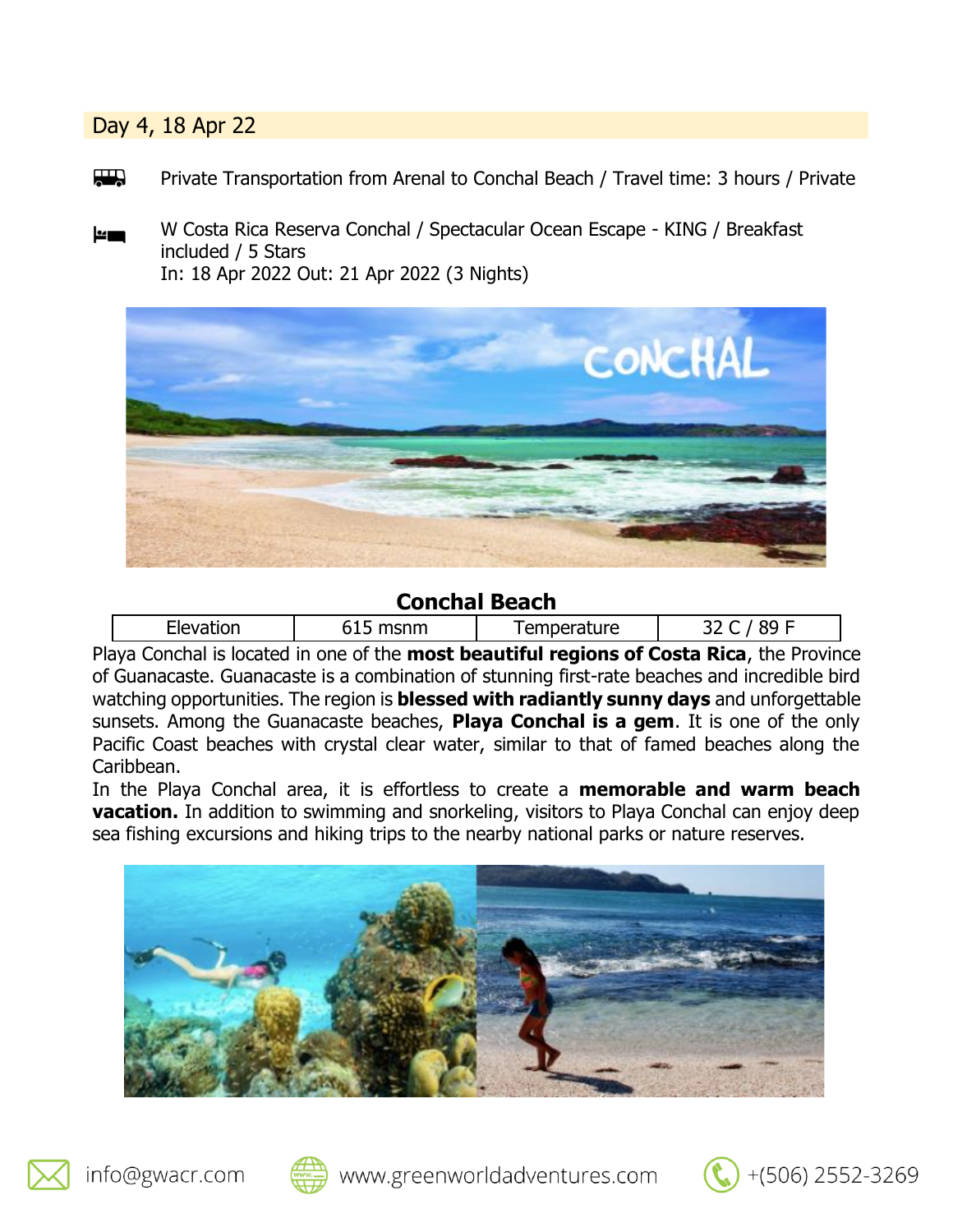## Day 5, 19 Apr 22

咏

Santa Rosa National Park Guided Hike & Liberia City Tour / Lunch included / Regular

The Santa Rosa National Park is the site of **Costa Rica's most important monument**, the Hacienda Santa Rosa. Known locally as La Casona (meaning "large house" in Spanish), this monument marks the fall of filibuster William Walker and his professional mercenaries to a local peasant army in 1856. Today, La Casona is a **museum** dedicated to the memory of this battle. This tour will allow you to stop by and explore this **historical sight**. While inside the park, you will also be given the chance to walk through a **dry forest** that contains some 2% of the world's biodiversity. Along the trails, search for **monkeys, birds, sloths** and more.

Following the hike, the tour will make its way to **the city of Liberia**. Here, you can walk around the city center and enjoy glimpses of what was once called the "White City." Liberia enjoyed this title because of its white adobe houses, white dirt roads, and locals who were known for wearing white to counteract the effects of the region's extreme heat. While in Liberia, you will enjoy a tour of **historic places** and have the opportunity to buy souvenirs.

**Lunch** is included in a local restaurant.







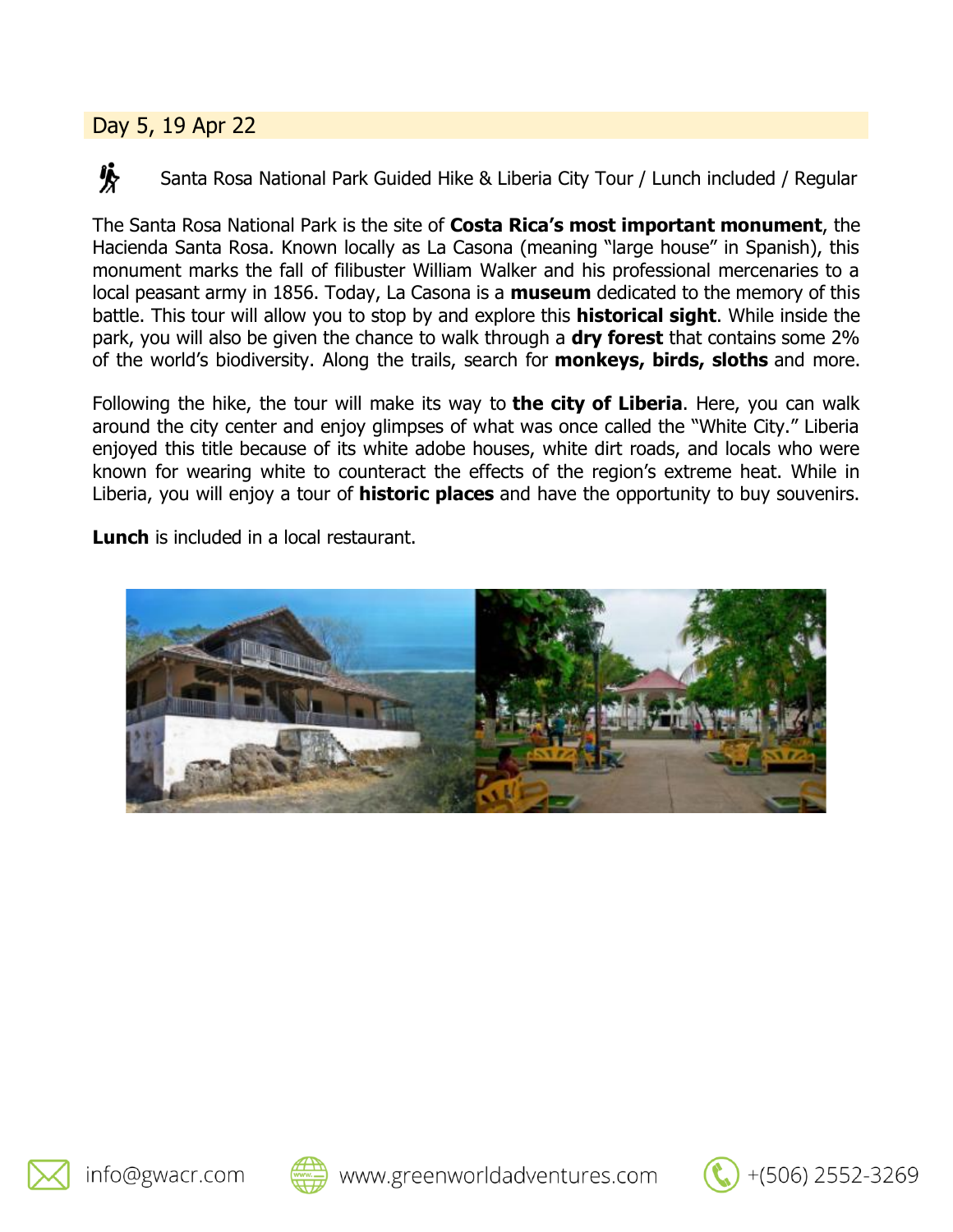Day 6, 20 Apr 22

Enjoy a leisure day in your own way!

If you want to explore more this area, you can acquire an optional tour according to your preferences. Please, do not hesitate to contact your travel expert.

Day 7, 21 Apr 22

 $\overline{\phantom{a}}$ Private Transfer OUT from Hotel to Airport / Travel time: 1 hour

All the good things come to an end. Say good-bye to beautiful **Costa Rica** and its people! One driver will pick you up at the hotel and take you straight to the **Liberia International Airport (LIR)**.

In Costa Rica, you must be at the airport **3 hours** before the departure time.





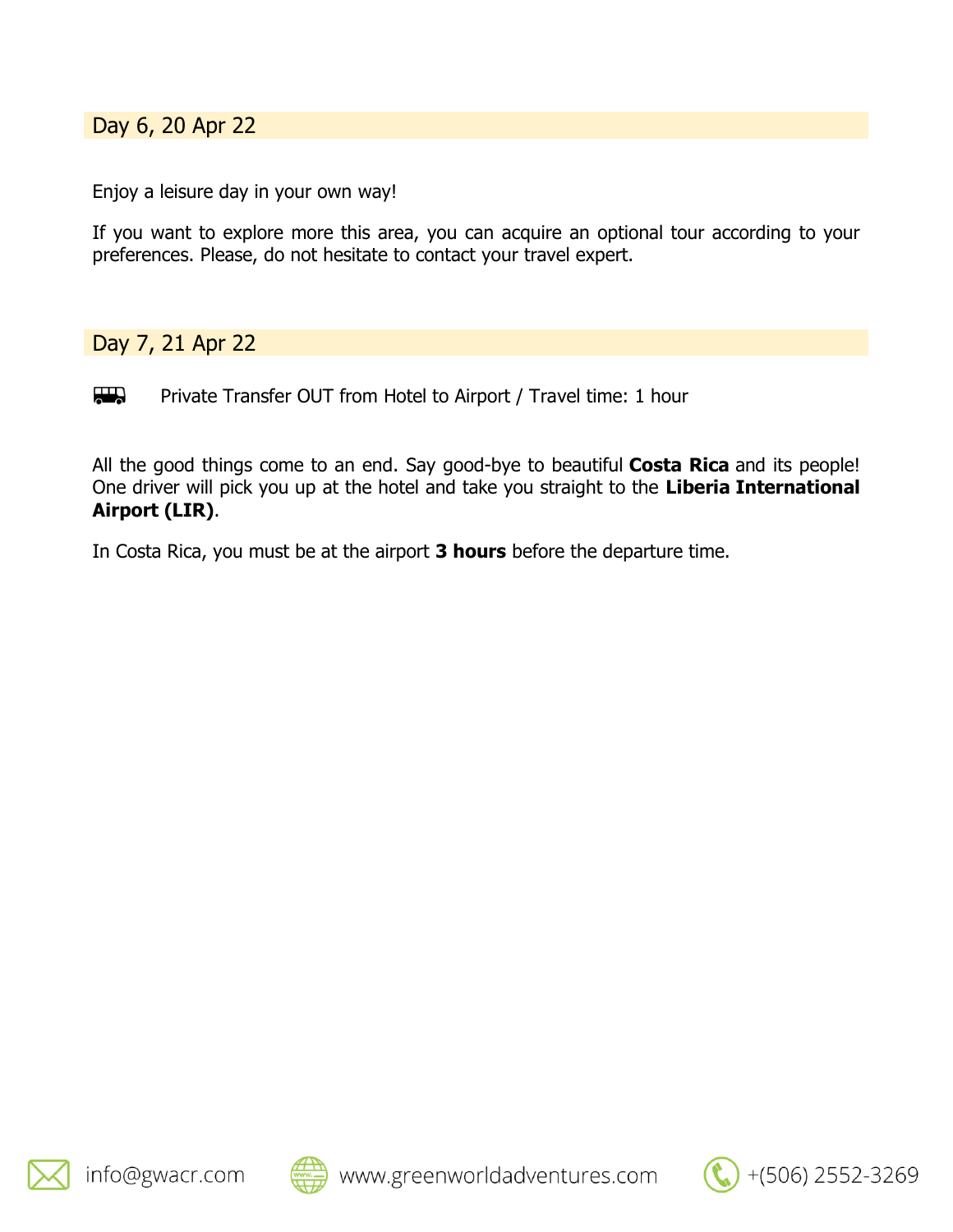## PRICE

## Total Price \$ 5,132

**General Details of the Price**

Prices are per person and in U.S. dollars.

These rates apply for traveling from 15 Apr 22 to 21 Apr 22.

Valid quotation for 1 adult. If the final number of participants change, a new price will be provided.

Rates are subject to change without notice.

## INCLUSIONS

#### **LODGING:**

1 night/s lodging in San Jose, The Capital. Grano de Oro Hotel (Breakfast included)

2 night/s lodging in Arenal Volcano. Arenal Amor Hotel (Breakfast included)

3 night/s lodging in Conchal Beach. W Costa Rica Reserva Conchal (Breakfast included)

#### **TRANSPORTATION & GUIDE SERVICES:**

Private Transfer IN from SJO Airport to Hotel. Private Transportation from San Jose to Arenal. Private Transportation from Arenal to Conchal Beach. Private Transfer OUT from Hotel to LIR Airport.

#### **ACTIVITIES & MEALS:**

La Fortuna Waterfall Hike & Swim in Arenal Volcano. Santa Rosa National Park Guided Hike & Liberia City Tour (Lunch included).

#### **OTHER:**

VAT 24/7 professional logistics support during your trip in Costa Rica.





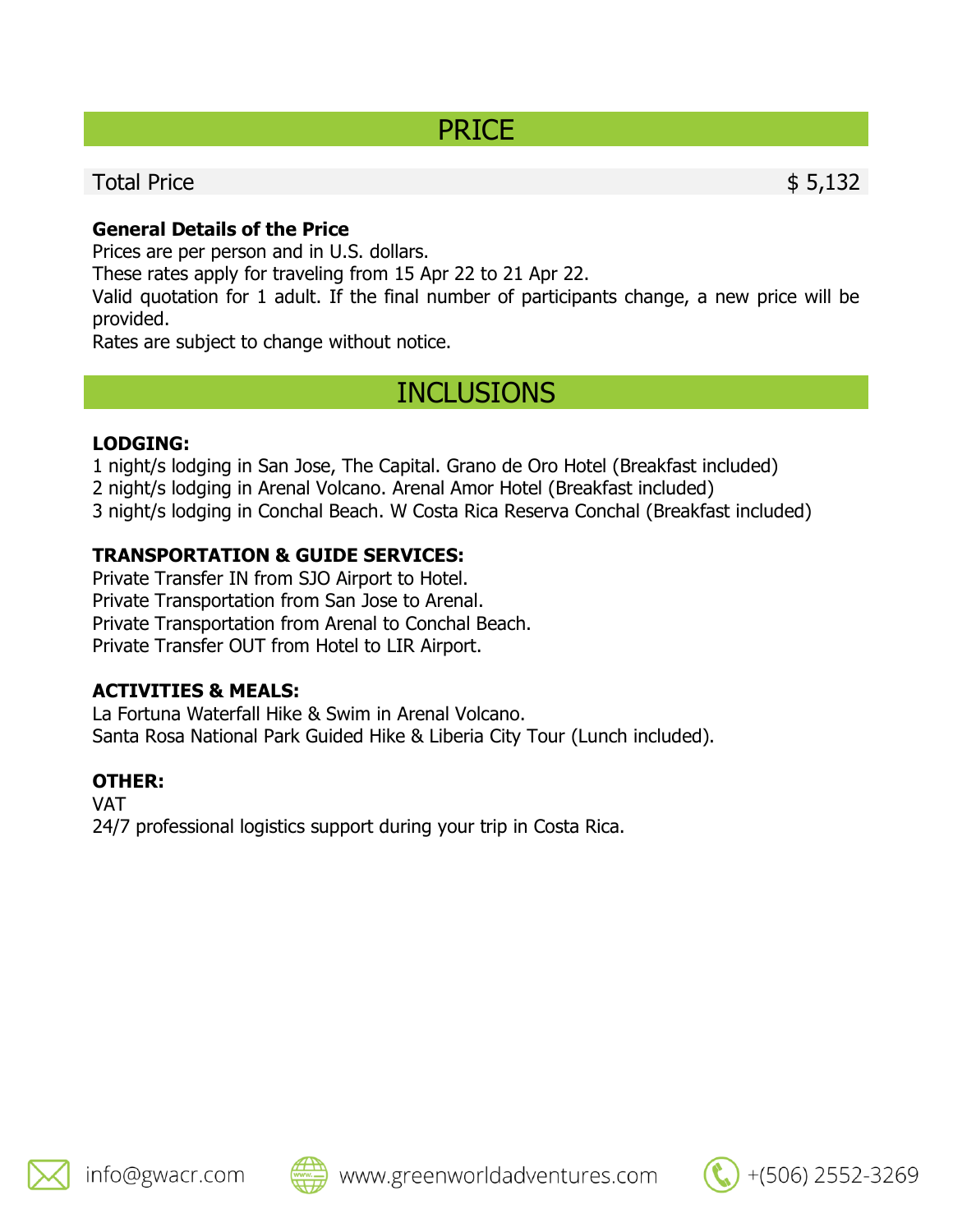## LODGING DETAILS

Date In: 15 Apr 22 Date Out: 16 Apr 22

#### **Grano de Oro Hotel**

Standard Room with Breakfast included

This luxurious hotel is located in **San Jose City Centre** and features an **on-site gourmet restaurant**, free parking and free Wi-Fi. Each air-conditioned room features beautiful **wood décor**, vaulted ceilings and a flat-screen TV with cable channels. They also boast free toiletries, plush linens and a coffee maker. Many of San Jose's main sights are within a **10 minute walk** of the property. Juan Santamaria International Airport is a 20-minute drive away.



Date In: 16 Apr 22 Date Out: 18 Apr 22 **Arenal Amor Hotel** Bungalow Canyon Casitas with Breakfast included

If you want to **merge luxury** with your outdoor getaway, then Amor Arenal absolutely fits the bill. Touted as being "at the foothills of the Arenal Volcano, on the **edge of a virgin forest canyon**," the location cannot be beat. The moment you step foot outside of your door, you have entered the rainforest. On the hotel's grounds, you'll find the **'Nanciton Trail'** and the **'Serenity Trail;**' more than luscious landscaping, these trails boast streams and waterfalls, and where these features are found, wildlife isn't far behind. You will enjoy your cabin with **private canyon and volcano views**; inside you'll find luxuries including (but not limited to) air conditioning, double-head rain showers overlooking the rainforest, a private deck (yes, this too boasts views), king size beds, a cedar wardrobe, and a **spa plunge pool.** In addition to a private natural pool, you can treat your sore muscles to a **nice long soak** in one of two **rainforest hot springs** and three **warm mineral pools**. Continuing with your health and wellness, you can indulge in a spa treatment after hitting the elliptical or spinning at the gym.